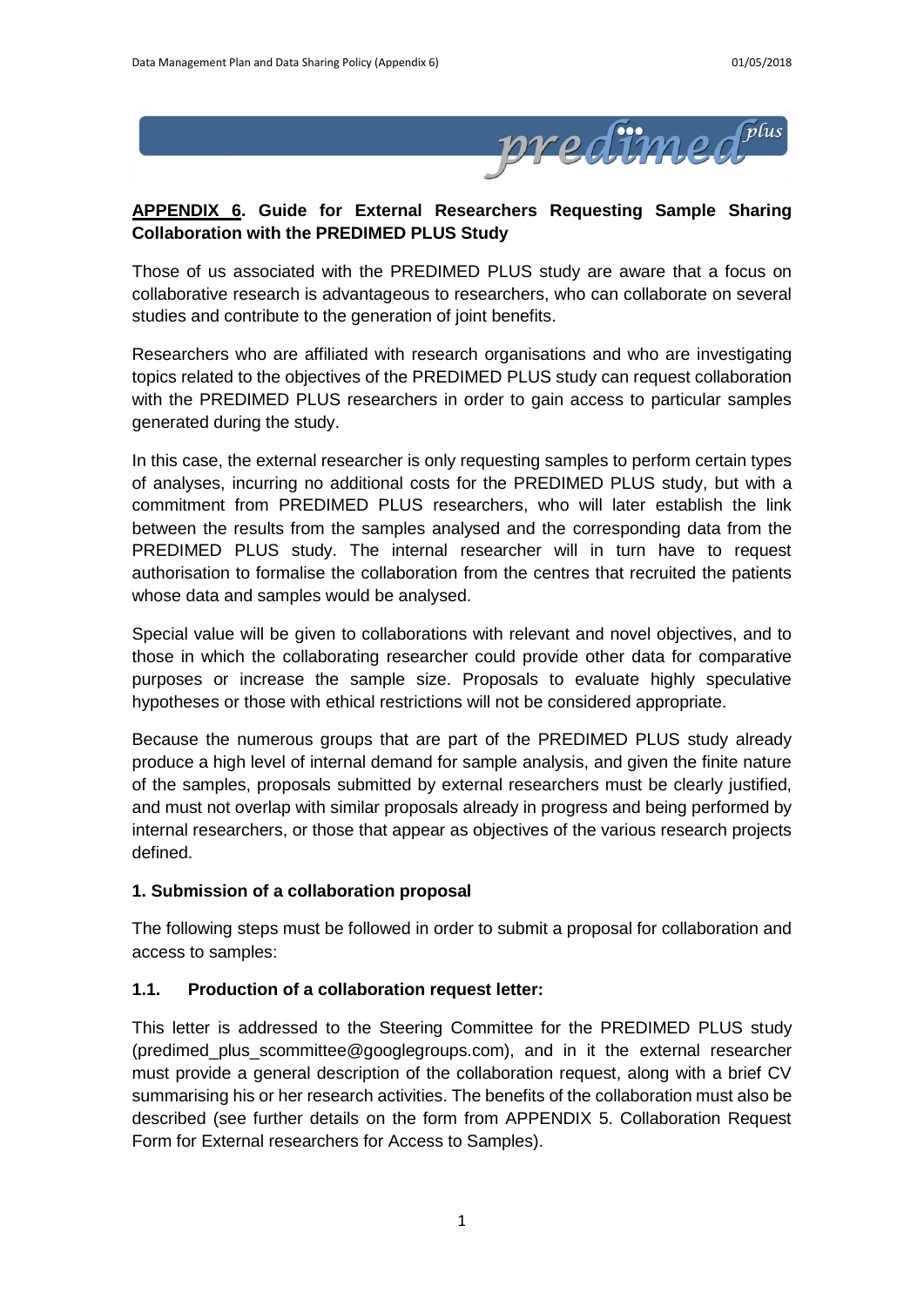**1.2. Completion of the collaboration request form for external researchers** for the PREDIMED PLUS study, in order to access samples generated during the PREDIMED PLUS study.

This form is used to provide further details about the study: hypothesis, objectives, methodology to be used, PREDIMED PLUS researcher who will perform the data study, variables to be analysed, sample size, duration of the study, type of samples being requested, quantity, concentration, conditions for transport, shipping location, determinations to be performed, etc.

## **2. Submission and evaluation of the proposal**

The proposal must be submitted electronically to the Steering Committee for the study (predimed\_plus\_scommittee@googlegroups.com) during the first week of each month. Each proposal will be assessed and assigned a status: accepted, corrections needed, or rejected.

The basic criteria used to evaluate the proposals will be the following:

- The availability of samples
- The scientific excellence of the proposal
- The strategic priority of the proposal, with respect to the PREDIMED PLUS studies in progress, in order to avoid unnecessary duplication of work
- The scientific research background of the person or group submitting the request
- The quality of the group that will be performing determinations using the samples
- The suitability of the PREDIMED PLUS researcher(s) supporting the sample sharing proposal, and their commitment to performing data analyses and/or collaborating with other internal PREDIMED researchers
- The type and availability of other data that would be combined with the results from the sample analysis
- The proposed study's compliance with the contents of the informed consent form signed by the patients whose data is being requested

### **3. Conditions for accessing data requested from the PREDIMED PLUS study**

If the proposal is accepted, a **Collaboration Agreement for Access to Samples** (*Appendix 9*) will first need to be signed. This document contains details on the terms and conditions under which samples are being transferred to the external researcher, and these terms and conditions must be accepted by the collaborating researcher. An agreement must also be established with the internal PREDIMED PLUS researchers, and their permission must be requested to use the data that the analyses performed on the samples will require.

New authorisation from the PREDIMED PLUS study's Ethics Committee may also be required depending on the type of study proposed (the centralised committee or those from the various recruiting nodes from which data are being requested).

Because in this case the internal PREDIMED PLUS researchers are the ones who will perform the data analysis, the data file for the variables does not need to be given to the external researcher. This means that the internal researchers from PREDIMED will be responsible for ensuring compliance with the principles of security, confidentiality,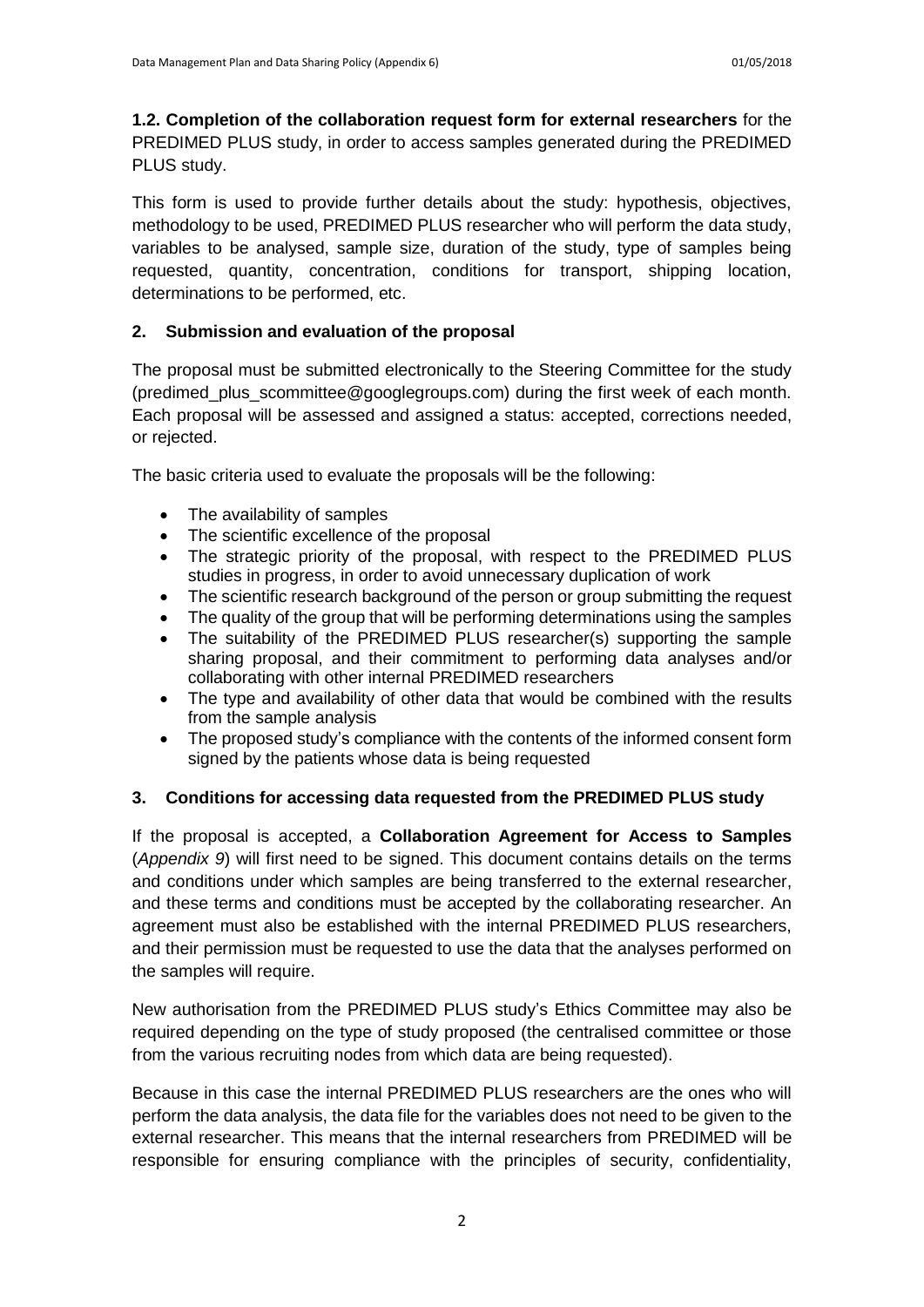privacy, data integrity, and non-distribution to third parties, and they will fill in the data access commitment form.

The data requested may be either from the General Project or from Sub-Projects, and the internal researchers must be the ones to request those data. This will therefore require the collaboration of the researchers who generated those data (general and/or specific). Access to the data will be provided by means of transfer of the corresponding data file, after these agreements have been established.

External researchers gaining access to samples (which will be sent to them at the address specified) are committed to:

- maintaining the security and integrity of the samples, ensuring that transport takes place under appropriate conditions of freezing/refrigeration and storage;
- using the samples exclusively for the determinations approved by the PREDIMED PLUS study, with no permission to perform additional determinations or to transfer samples to other researchers;
- returning any remaining samples under optimal conditions of preservation following the determinations;
- submitting a copy of the results from the determinations performed to the central database for the PREDIMED PLUS study, or to the federated database that will be designated for this purpose if there are technical restrictions on the formats, in order to allow those data to be incorporated after the processing period has ended, which is established as 2 years after reception. *In exceptional cases it will be possible to request an extension.*
- providing each node with a copy of the data corresponding to the samples it provided whenever a paper is produced using determinations performed on samples from multiple nodes;
- establishing the pertinent collaboration agreements with internal PREDIMED PLUS researchers, who will carry out data analyses using the determinations produced;
- adhering to the publication policy and data management plan and sharing policy for the PREDIMED PLUS study.

# **4. Data analysis and publications**

External researchers must ensure the quality of the determinations performed on the samples. Each node that has provided samples used for the determinations must be provided with, in addition to the data, details on the methodology used, the type of data generated, the quality control performed, and the metadata corresponding to each variable measured.

It will not be possible to authorise new papers for nodes other than the one performing the determinations until the paper corresponding to that data analysis has published, and unless this takes place in collaboration with those generating the data.

The internal researchers will perform the statistical analyses after establishing linkage with the pertinent PREDIMED PLUS variables.